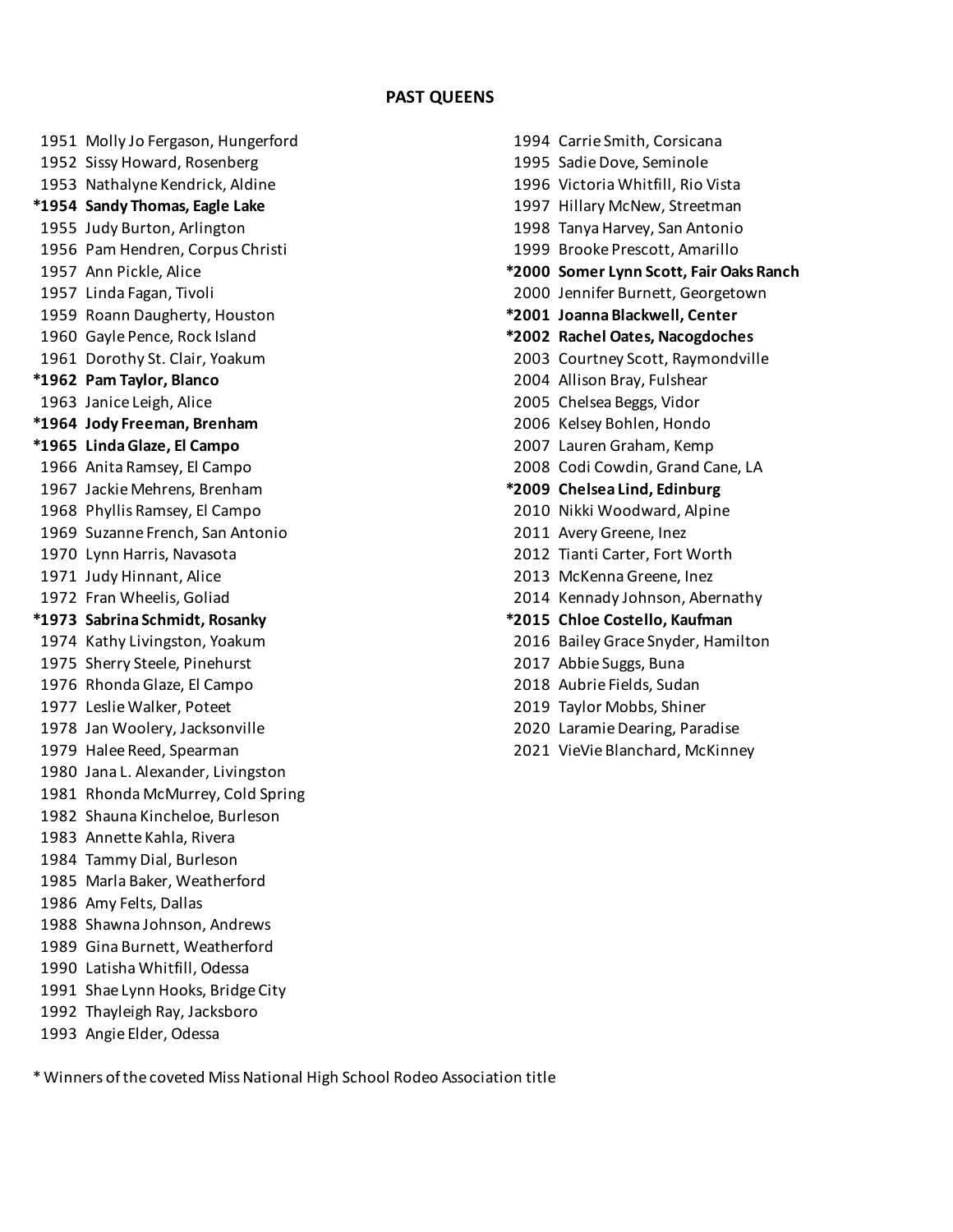# **ALL AROUND COWBOY - PAST CHAMPIONS**

 Bobby Dickey, Bay City James Forgason, Hungerford Poochie Appelt, Hallettsville Buddy Cockrell, Pampa Jack Burkholder, San Antonio David Babner, Wharton Cale Carroll, Houston Lewis Davenport, Simmons City Kenneth Burkholder, San Antonio David Banner, Wharton Billy Munick, Fort Worth Bobby McQueen, Auswell Bubba Batey, Alvin Benton Wardlow, Del Rio Jerry Thames, Fresno Bob Smith, DeWalt Jim Pearson, Alvin Phil Lyne, George West Stephen Thornton, Humble Jimmy Daniel, Baytown Bubba Munn, Houston Perry Clark, Kingsville Terry Gill, Cleburne Dan Kinsel, Cotulla Ron Atchison, Kaufman Robby Hurt, Dilley Jim Crainer, Jones Creek Curtis Clopton, Houston Bobby Cooper, Houston Pat Luton, Bastrop Lane Foltyn, El Campo Jeff Wheelis, Goliad Roland Clubb, Beaumont Tracy Williams, Bay City Jim Gay, Mesquite Ford Akins, Sugarland Todd Watkins, Odessa Jim Sharp, Kermit Adam Brewster, Snyder Kevin Roberts, Crandall Denny McLanahan, Canadian Tim Ryan, Fort Worth Cody Ohl, Orchard Cody Ohl, Orchard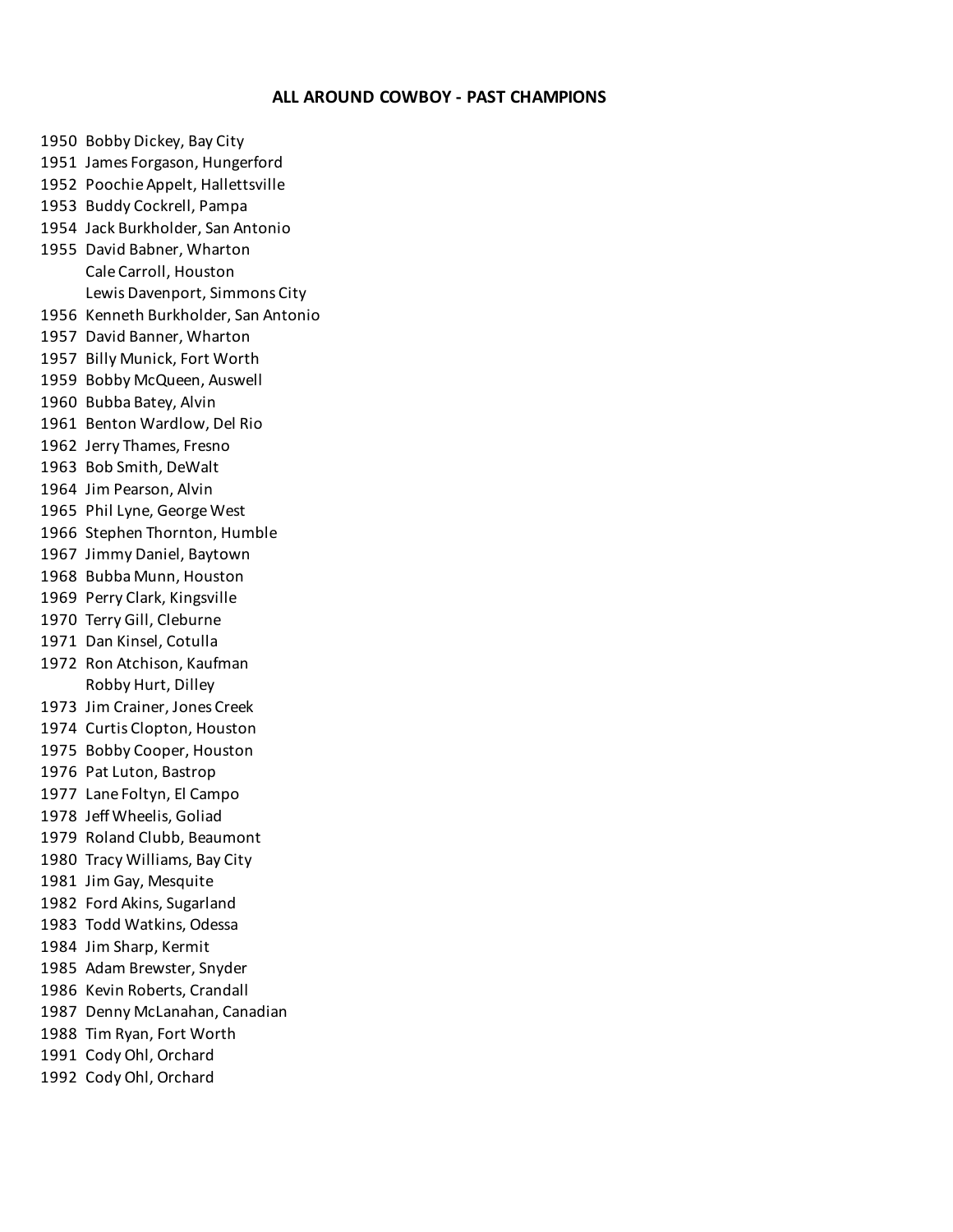#### **ALL AROUND COWGIRL - PAST CHAMPIONS**

 Nola Jane Coopender, Aransas Pass Molly Fergason, Hungerford Nathalyne Kendrick, Aldine Nathalyne Kendrick, Aldine Nola Jane Coopender, Aransas Pass Judy Burton, Arlington Mickey Winslow, Magnolia Nathalyne Kendrick, Aldine Karen Mangum, Hungerford Linda Fagan, Tivoli Bernice Jones, Hallettsville Betty Holiday, Bryan Linda Conrad, Bryan Marsha Watson, Houston Irene Eppenauer, Pecos Connie Compton, Uvalde Irene Eppenauer, Pecos Joan Fisher, Utopia Margaret Alford, Caldwell Margaret Alford, Caldwell Frances Parker, Tomball Nancy Nyegaard, Ganado Nancy Nyegaard, Ganado Laura Lee Coe, Kountze Becky Combs, Brian Janice Townsend, Atascosa Sherry Steele, Magnolia Stephanie Becker, Taft Dodie Bailey, San Antonio Dodie Bailey, San Antonio Stephanie Cordell, White House Jayme Reaves, Mesquite Teresa Harp, Venus Traci Holden, Uvalde Stacy Funk, Canyon Brenda Jones, Bowie Robin Richards, Fairfield Mitzi Mayes, Manor Lorissa Edmondson, Roby Tina Sherrod Jennifer Smith, Zephyr Talina Bird, Post

Talina Bird, Post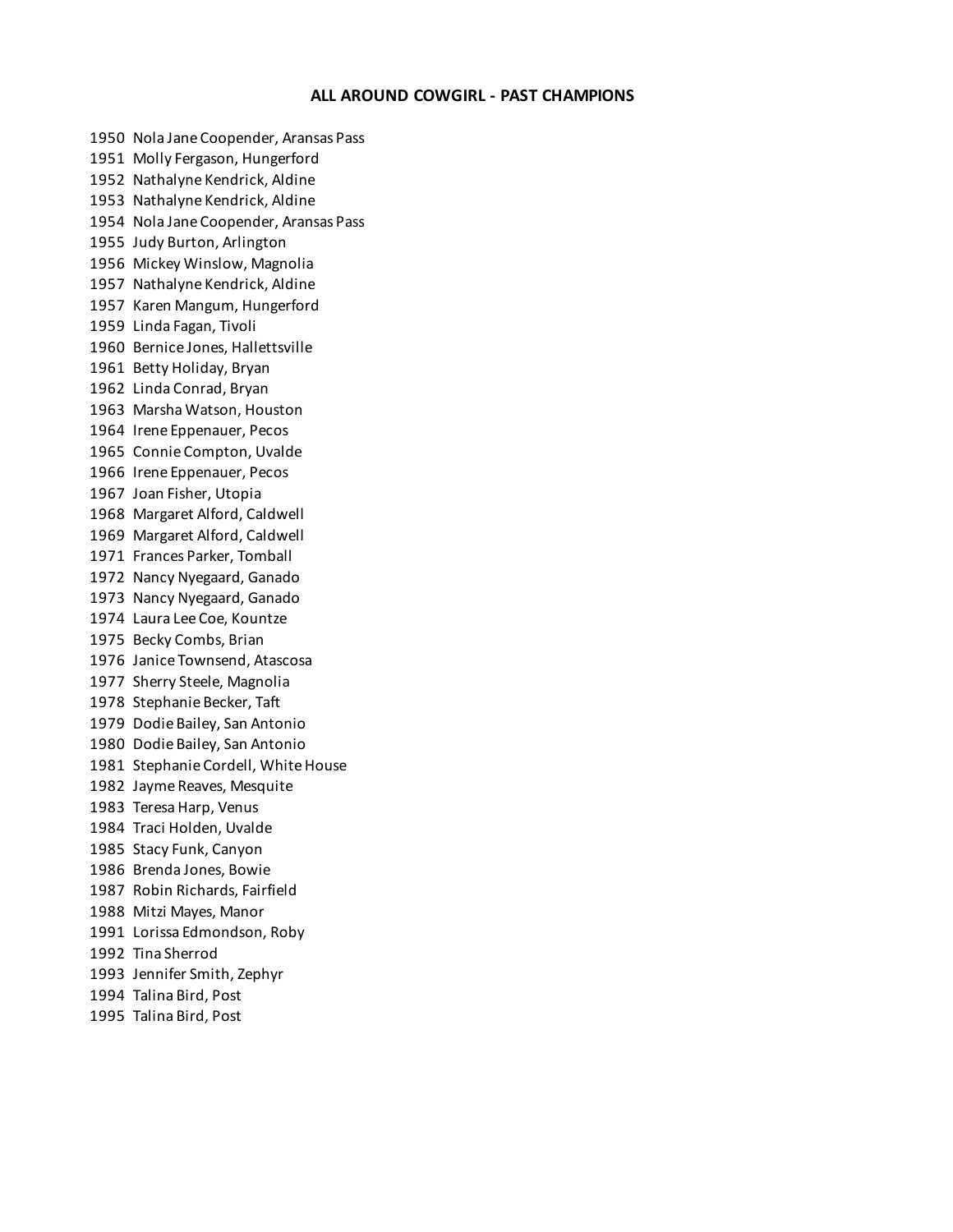# **BOYS CUTTING - PAST CHAMPION**

 James Forgason, Hungerford David Bahner, Wharton David Bahner, Wharton Darrell Rhodes, Abilene Carey Crutcher, Houston Stanley Bennett, Waxahachie Doyle Lindsey, Cresson Stanley Bennett, Waxahachie Morris Watson, Jr., Houston Billy John Carter, Orange Charles Sandord, Beaumont Billy Carter, Bryan Don Carter, Bryan Billy John Carter, Longview Steve Pearce, Houston Vernon Dickey, Houston Jay Kerr, Houston Vernon Dickey, Houston Vernon Dickey, Houston Perry Lee, Wichita Falls Harold Mikelson, New Braunfels Darrel Dockery, Brenham Darrel Dockery, Brenham Ted Dean, Midland Paul Dean, Midland Dennis Turner, Elgin Jeff Wheelis, Goliad Travis Sachtelben, Brenham Mike Hollar, Houston Mike Reilly, Refugio Mitch Farris, Madisonville Matlock Rice, Brenham Tracy Williams, Bay City Boyd Rice, Corsicana Todd Key, Weatherford Greg Coalson, Weatherford Matt Petrus, Sinton Wade Rust, Rocksprings Damon Blackwell, Athens Tag Rice, Crockett Brad Willis, Sulphur Springs Brady George, Martinsville Mac Rust, Rocksprings Chad Glenn, Sulphur Springs Justin Terrell, Cross Plains David Coleman, Normangee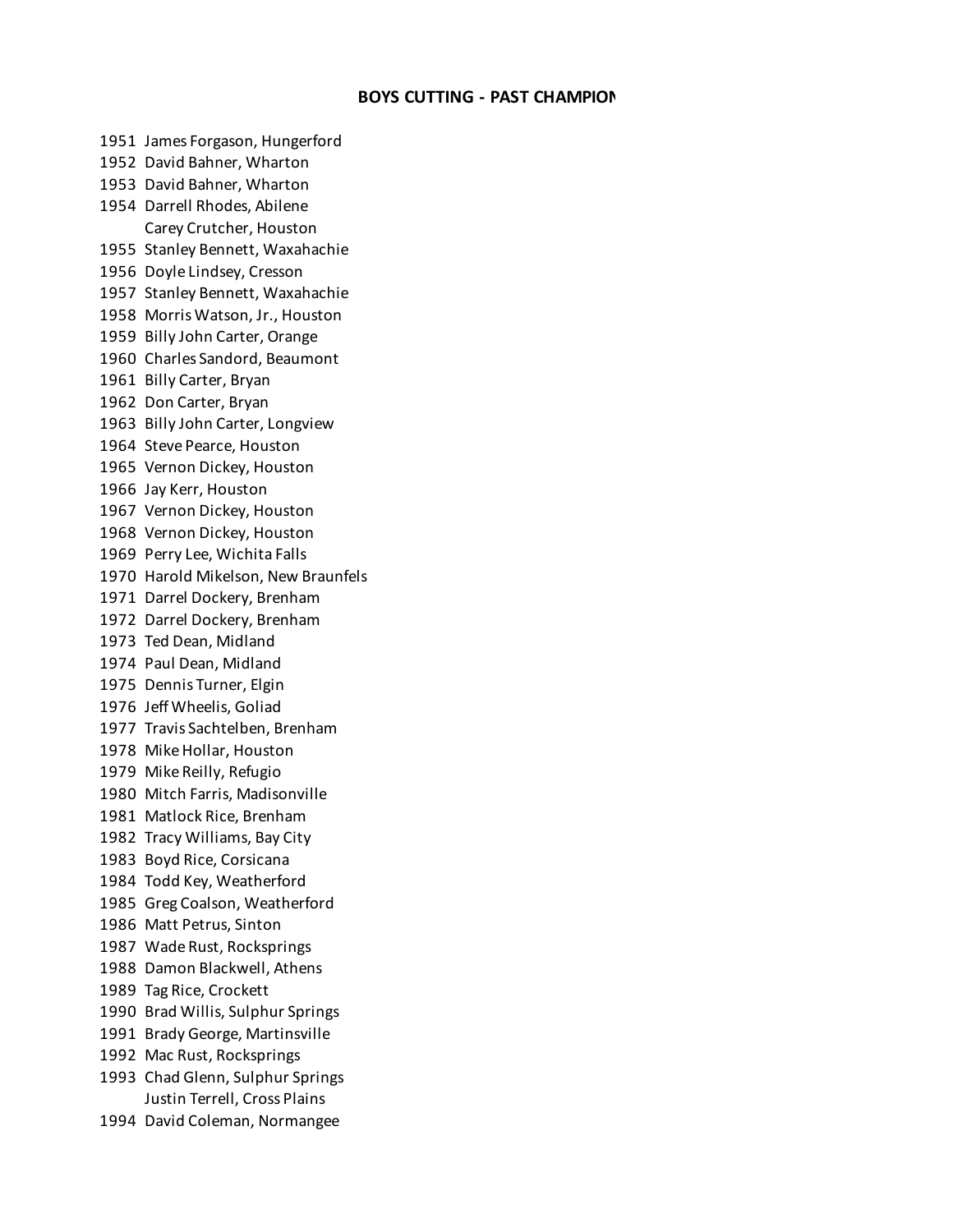Bobby Van Allen, Dallas Wil Stewart, May Lance Welch, Weatherford Beau Bellenfant, DeLeon Travis Reno, Kerrville Cole McSpadden, Wills Point Caleb Howard, Willow Park Justin Foltyn, El Campo Thomas Bray, Fulshear Thomas Bray, Fulshear Cole Davison, Fredricksburg Nathan Carter, Santo Cole Davison, Fredricksburg Parke Greeson, Victoria Ben Johnson, Canyon Troy Lee Keaton, Sealy Kyle Farris, Midway Roger Brandt, Amarillo Hunter Hightower, Bluff Dale Hunter Hightower, Bluff Dale Trevor Pritchett, Quinlan Samray Hooper, Andrews Samray Hooper, Andrews Lane Cooper, Weatherford Brendan Bennett, Notrees Chaser Crouch, Corsicana Carson Ray, Groveton Russell Bushaw, Weatherford

Russell Bushaw, Weatherford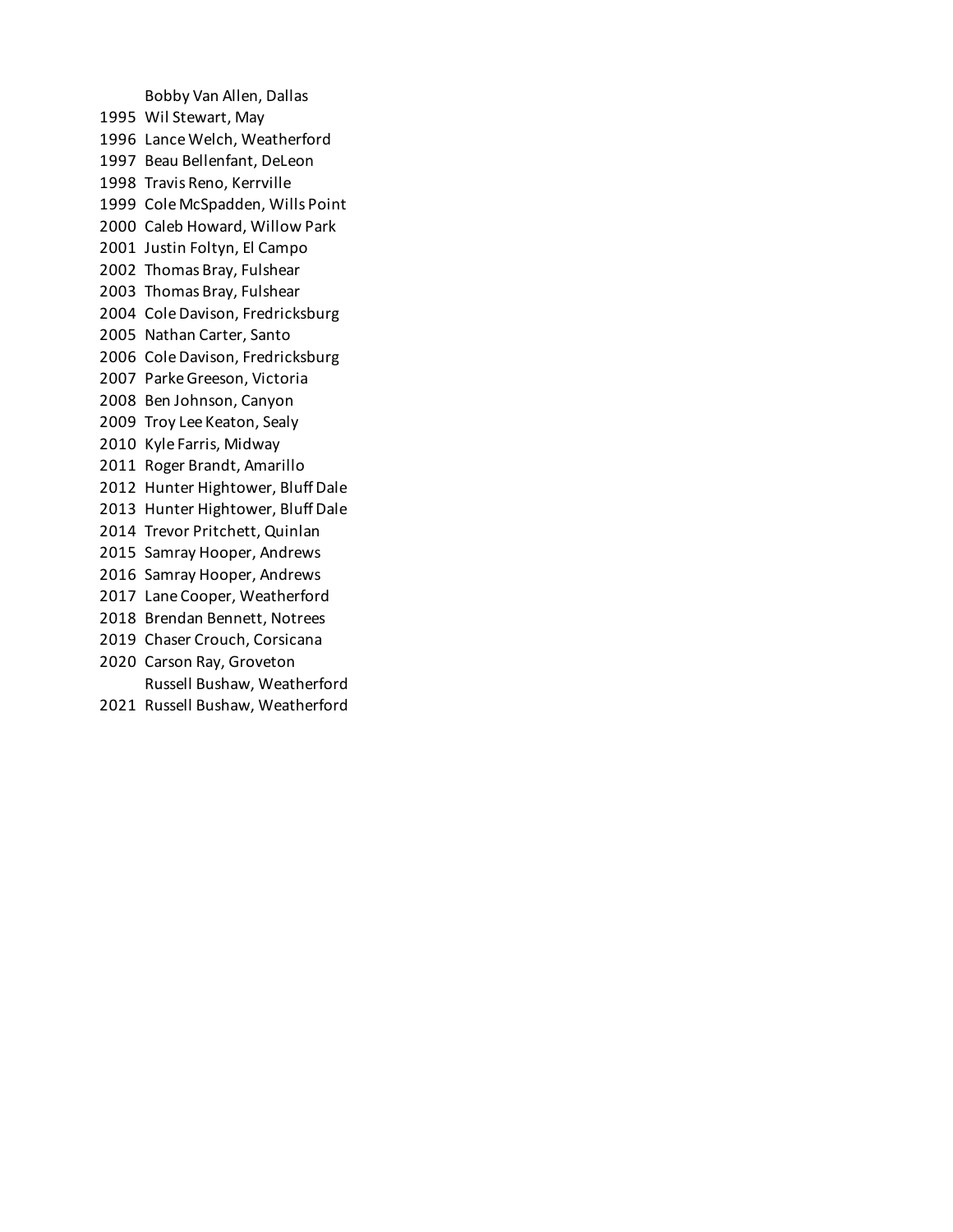# **GIRLS CUTTING - PAST CHAMPIO**

 Molly Jo Forgason, Hungerford Billy Jones, Fairbanks Sissy Miles, Cresson Sissy Miles, Cresson Nathalyne Kendrick, Aldine Nathalyne Kendrick, Aldine Judy Burton, Arlington Judy Burton, Arlington Roann Daugherty, Houston Gladys Brown, Orange Roann Daugherty, Houston Mary Jo Schrock, Sallas Molly Brown, Orange Betty Holiday, Bryan Jody Freeman, Brenham Jody Freeman, Brenham Marsha Watson, Houston Kathy Reno, Simonton Jody Freeman, Brenham Kathy Reno, Simonton Kathy Reno, Simonton Jackie Mehrens, Brenham Sandra Owen, Carrizo Springs Sandra Owen, Carrizo Springs Jackie Cardwell, Edna Nancy Nygaard, Ganado Linda Elam, Austin Necia Jessee, Camp Verde Cathie Reno, Simonton Cathy Copeland, Crockett Sherry Steel, Magnolia Martha Browder, New Waverly Becky Cardwell, Edna Susan Merchant, Madisonville Christi Haynes, Mansfield Robin Rowland Colleen Carter, Celina Cassye Carter, Celina Kirsti Sties, Muleshoe Shana Sill, Medina Julie Hollar, Brenham Kelly Boone, West Columbia Lisa Waites, Hempstead Heather Heiligbrodt, Houston Heather Heiligbrodt, Houston Amy Welch, Baird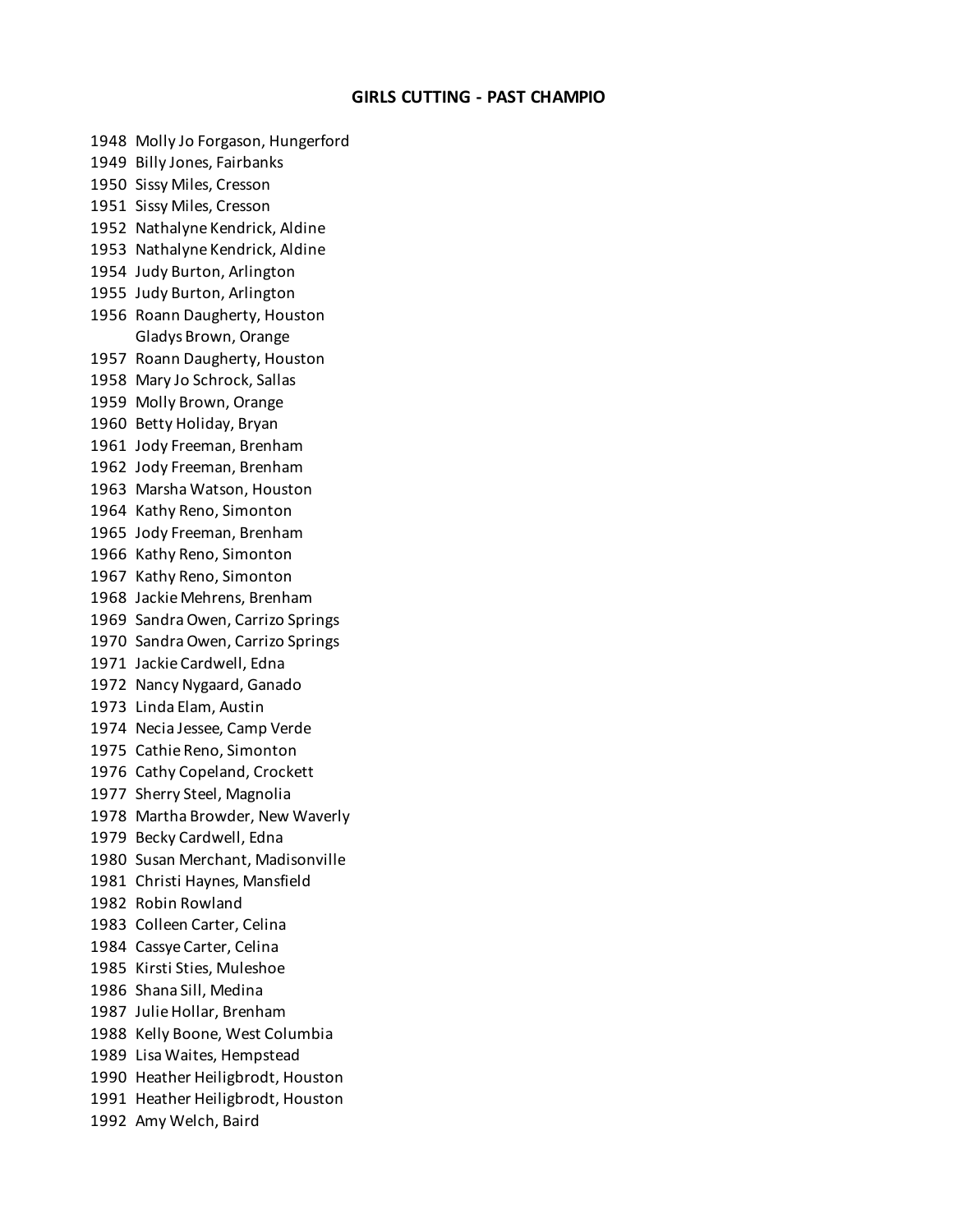Amy Welch, Baird Jodie Boone, West Columbia Jodie Boone, West Columbia Jodie Boone, West Columbia Jodie Boone, West Columbia Courtney Ford, Weatherford Lindy Merryman, Abilene Lindy Merryman, Abilene Dana Weatherford, Brashear Courtney Sokol, Brenham Courtney Sokol, Brenham Hilary Hightower, Chappell Hill Jordan Williamson, Archer City Kelsey Weeks, Cotulla McKenzie Mullins, Gordon Ashley Rolland, Simonton Beka Jo Williamson, Archer City Vanessa Hooper, Andrews Wacie Winterfield, Perryton Bailey Reina, Wharton Bailey Reina, Wharton Bailey Reina, Wharton Eva Blanton, Dallas Tristan Bowen, Brenham Sheridan Clark, Weatherford Sheridan Clark, Weatherford Ryann Packard, Weatherford Ryann Packard, Weatherford Faith Farris, Midway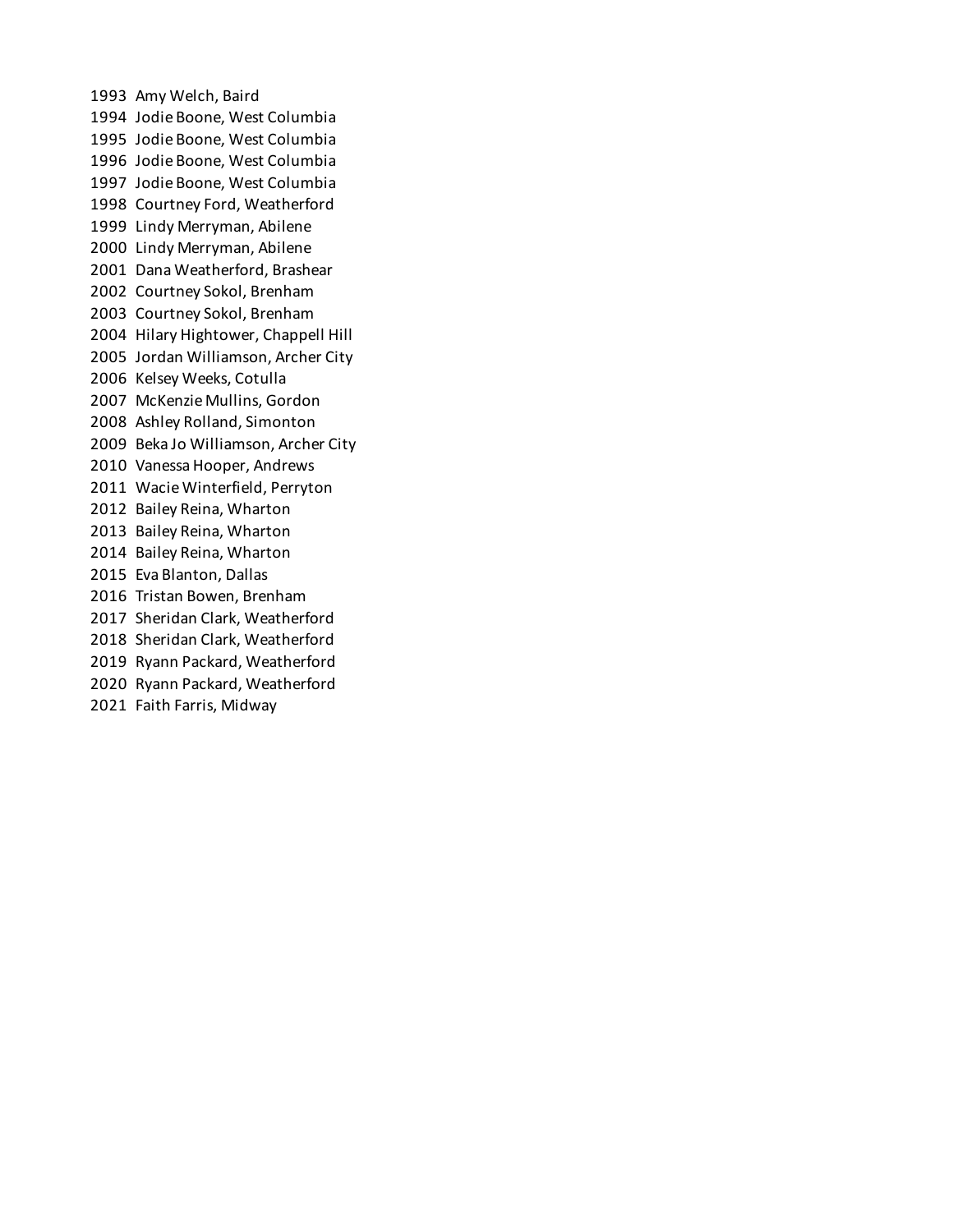# **REINED COW HORSE - PAST CHAMI**

 Colleen Bridges, Kilgore Josh Briggs, Pilot Point Josh Briggs, Pilot Point Carson Wetsel, Richmond Trevor Hale, Perryton

Trevor Hale, Perryton

Trevor Hale, Perryton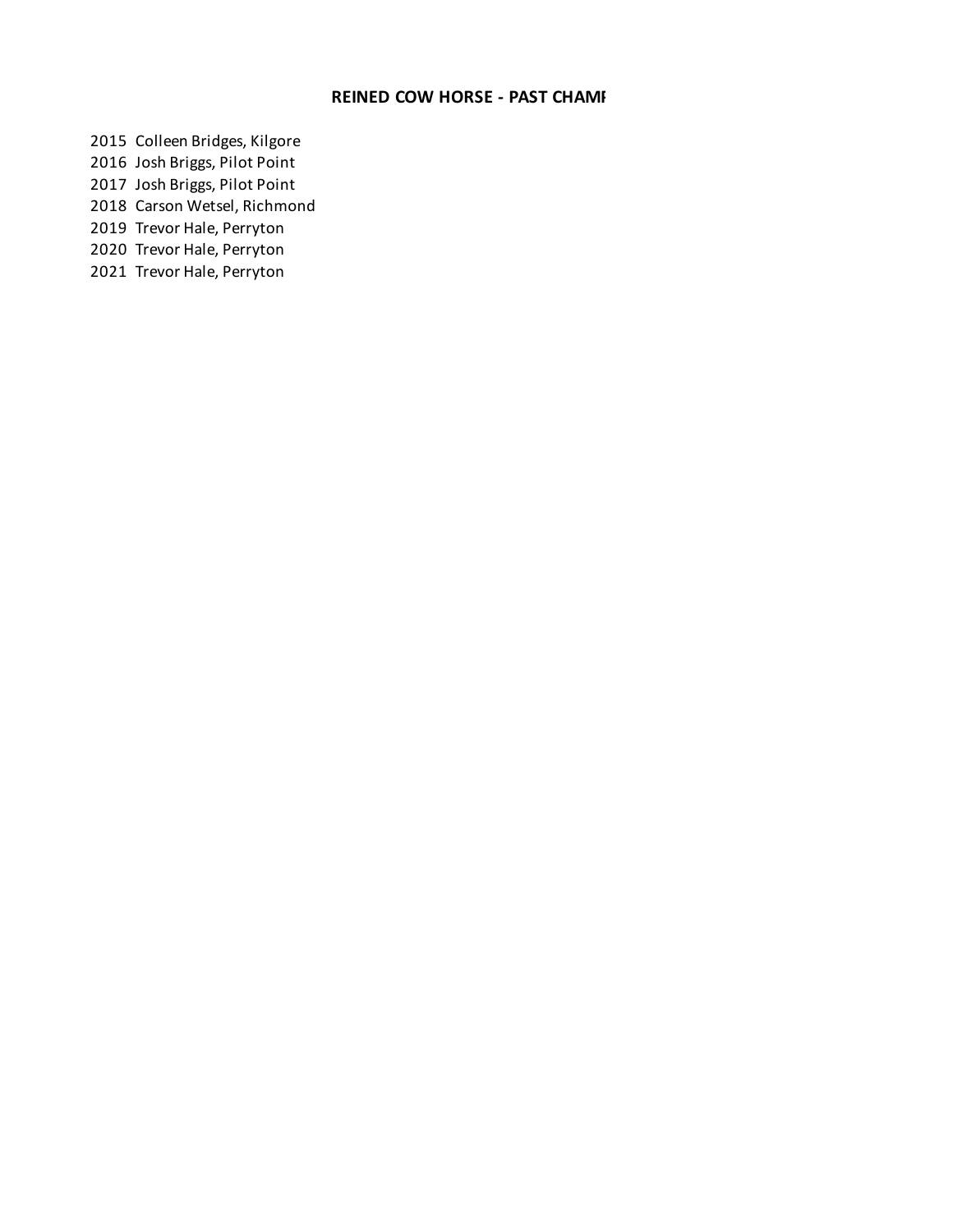## **SADDLE BRONC - PAST CHAMPIO**

 Robbie Schroeder, Beaumont Eddie Maye, Fort Worth Jay Bruton, Burkburnett Tim Dudley, Garland Shane Wilson, Bowie Dennie Austin, Wills Point Bryan Wright, Arlington Hadley Reed, Spearman Ted Dutt, Carrollton Lawrence Gordy, Kountze Wade Hebb, Kaufman Wade Hebb, Kaufman Tommy Bishop, Kaufman Keneth Custer, Port Lavaca Will Jordan, Springtown Will Jordan, Springtown Pete Hawkins, Southlake Bronc Collier, Snyder Rance Bray, Dumas Billy Ray Gaines, Oglesby Billy Ray Gaines, Oglesby Jody Paul Yates, Jacksboro Emiliano Cannan, Gonzales Cody Dulaney, Ft. Stockton Cody Dulaney, Ft. Stockton Jake Henderson, Hunt Bobby Wood, Monahans Jake Halverson, Seminole Dean Wadsworth, Ozona Aaron Lide, Odessa Kobyn Williams, Deberry Buck Mattern, Krum Sterling Crawley, Stephenville Brewster Guin, Staton Michael Houston, Belton Ty Kirkland, Lufkin Luke Daugherty, Alpine Jace Lane, Morse Jace Lane, Morse Blaise Freeman, Gail Logan Cook, Alto Will Pollock, Utopia Parker Fleet, Axtell Jack Wright, Sulphur, LA Gus Gaillard, Morse Gus Gaillard, Morse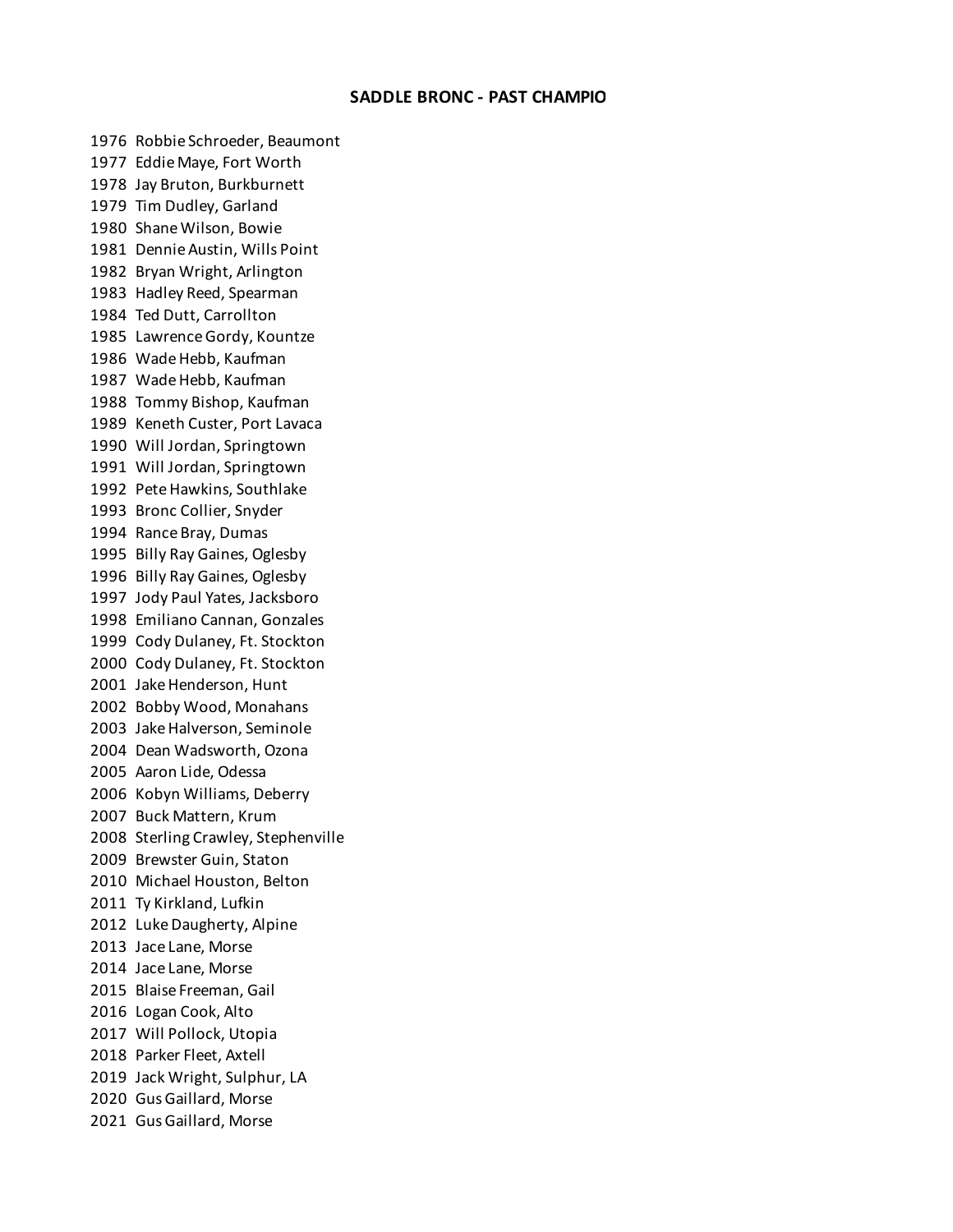### **BAREBACK RIDING - PAST CHAMPI**

 Booger Red Nixon, Breckenridge Bobby Dickey, Bay City Bobby Dickey, Bay City Frank Cole, Alvin Darvin, Nelms, Alice Jo Tantillo, Port Neces B Bordeaux, Port Arthur Bobby Reudasil, Bryan Hugh Clubb, Beaumont Raymond Hulin, Beaumont Lynn Bean, Houston Allen Crainer, Alvin Ralph Senn, Beaumont Ralph Senn, Beaumont Alford Hill, Austin Bill Christoph, Houston Alford Hill, Austin Jim Jenson, La Porte Tex Williams, El Campo Tex Williams, El Campo Ronnie Van Winkle, Houston Daonald Champman, La Porte Wendell Gibson, Weatherford Ron Atchinson, Kaufman Mark Percie, Cypress Curtis Molder, Keller Bobby Cooper, Houston Pat Luton, Bastrop Bill Toland, Irving Ronny Werner, New Braunfels Kirk Richard, Port Arthus Rooster Bennett, Dallas Ford Akins, Sugarland Kent Richards, Port Arthur Jon Brockway, Mesquite Mark Pearson, Spearman Adam Brewster, Snyder Denny McLanahan, Canadian Denny McLanahan, Canadian Tim Ryan, Fort Worth Ty Watkins, Odessa Heath Cook, Princeton Pete Hawkins, Southlake Pete Hawkins, Southlake Gerald McLeod, Justin Bubba Broom, Buna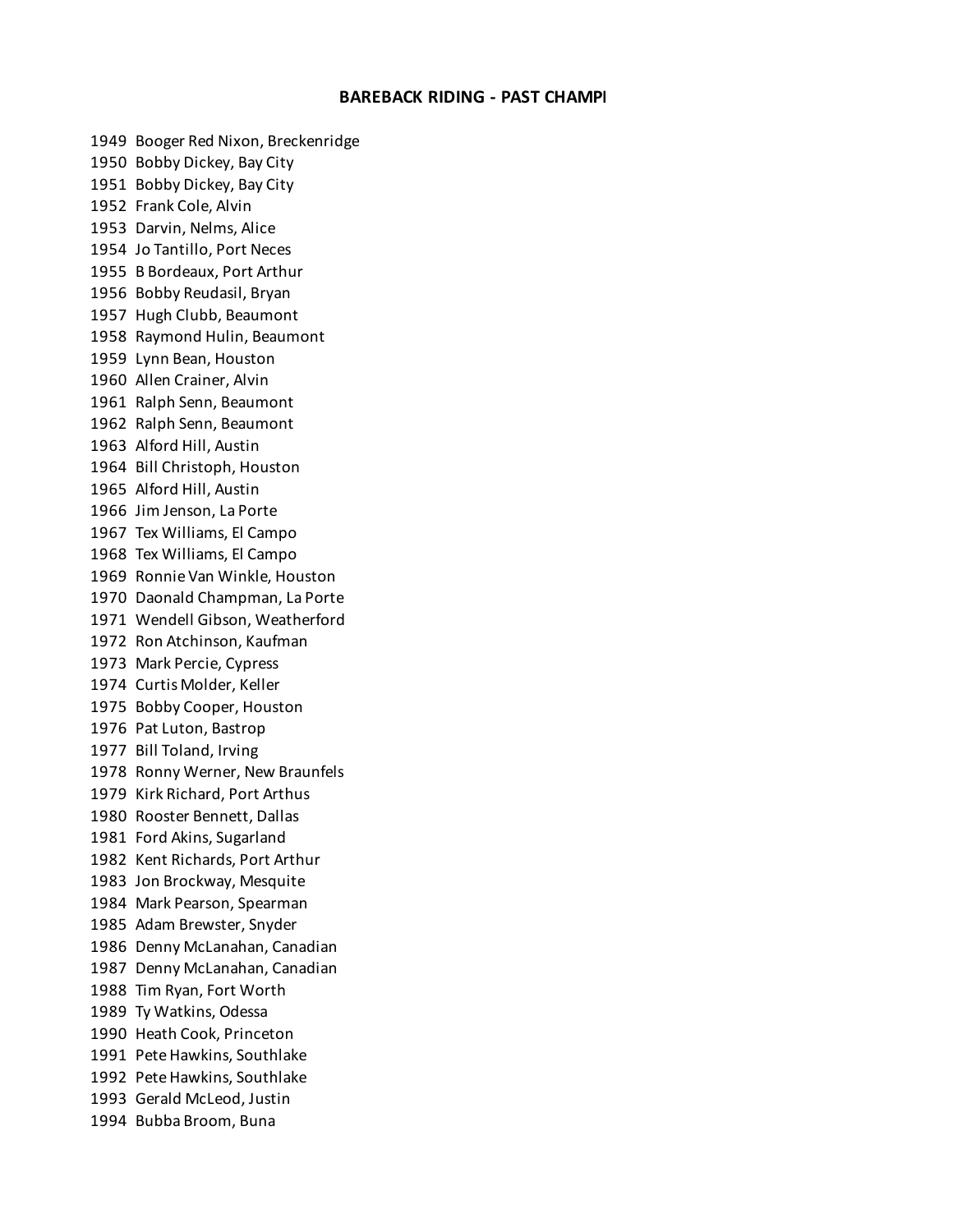Chad Maynard, Eastland Elijah Thompson, Seagoville Chad Eubank, Cleburne Bill Herbert, Marbel Falls Judd Tinkle, Liberty Yvan Jayne, Magnolia Justin Foltyn, El Campo Clayton Foltyn, El Campo Chad Mask, Amarillo Clayton Foltyn, El Campo Jake Halverson, Seminole Jake Brown, Hillsboro Codi Myers, Memphis Jake Brown, Hillsboro Taylor Price, Huntsville Taylor Price, Huntsville Richmond Champion, The Woodlands Jake Choate, Dayton Zach Hibler, Wheeler Preston Burr, Stratford Zach Hibler, Wheeler Clint Mayo, Stephenville Leighton Berry, Weatherford Payton Lackey, Blanco Kolt Dement, Rusk Kolt Dement, Rusk Kade Berry, Poolville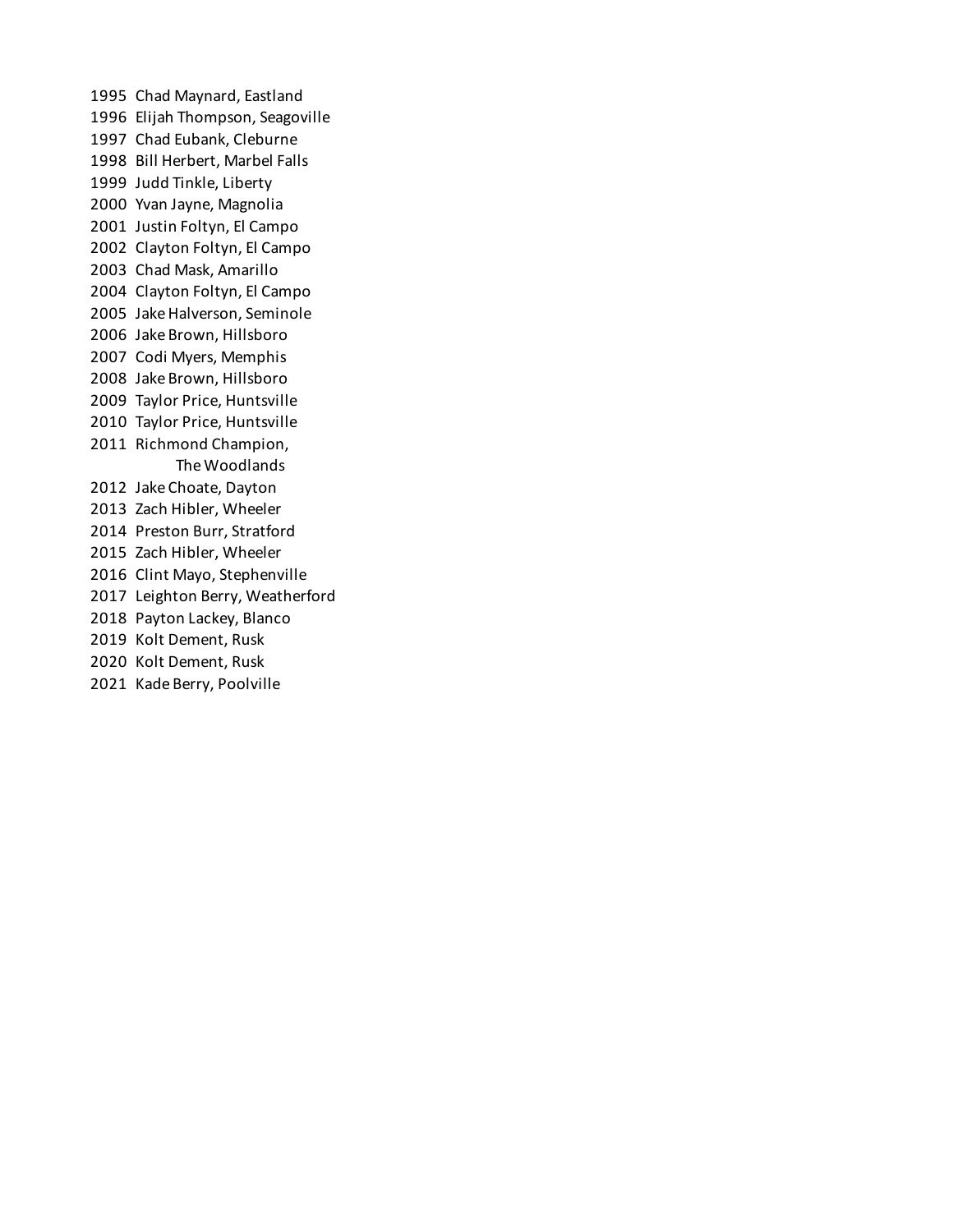## **POLE BENDING - PAST CHAMPIO**

 Janice Wilson, Buna Randa Raine, Uvalde Connie Compton, Uvalde Randa Raine, Uvalde Connie Compton, Uvalde Margaret Alford, Caldwell Laura Sue Helton, Houston Laura Sue Helton, Houston Terri Jo Purcell, Austin Vickie McGehee, Yoakum Kim Oliphant, Poteet Connie Barton, Aldine Kim Oliphant, Poteet Donna Freeman, Henderson Liz Reed, El Campo Stephanie Becker, Taft Michelle Thieme, Cypress Jayme Reaves, Mesquite Dodie Bailey, San Antonio Donna Smith, Kountze Stacie Patterson, Pollok Tana Hahoney, Alpine jane Templer, Amarillo Terri Hawthorne, Vidor Shawn Soreson, San Juan jane Templer, Amarillo Tammy McKinney, Seguin Stacey Tegeler, Robstown Alison McFadden, Crane Amme Jones, Dublin Jennifer Smith, Zephyr Shanna Bynum, Rankin Talina Bird, Post Tina Alvarez, Combine Amanda Bitters, Mineral Wells Amber Cartwright, Lavernia Traycee Garcia, Freer Kaily Richardson, Pampa Morgan Montello, El Campo Angie Bennett, Angleton Jessica Orman, Burnet Kacy Martin, Devine Taryn Ogle, Bowie Jennifer Epps, Magnolia Jennifer Epps, Magnolia Katelyn Lide, Odessa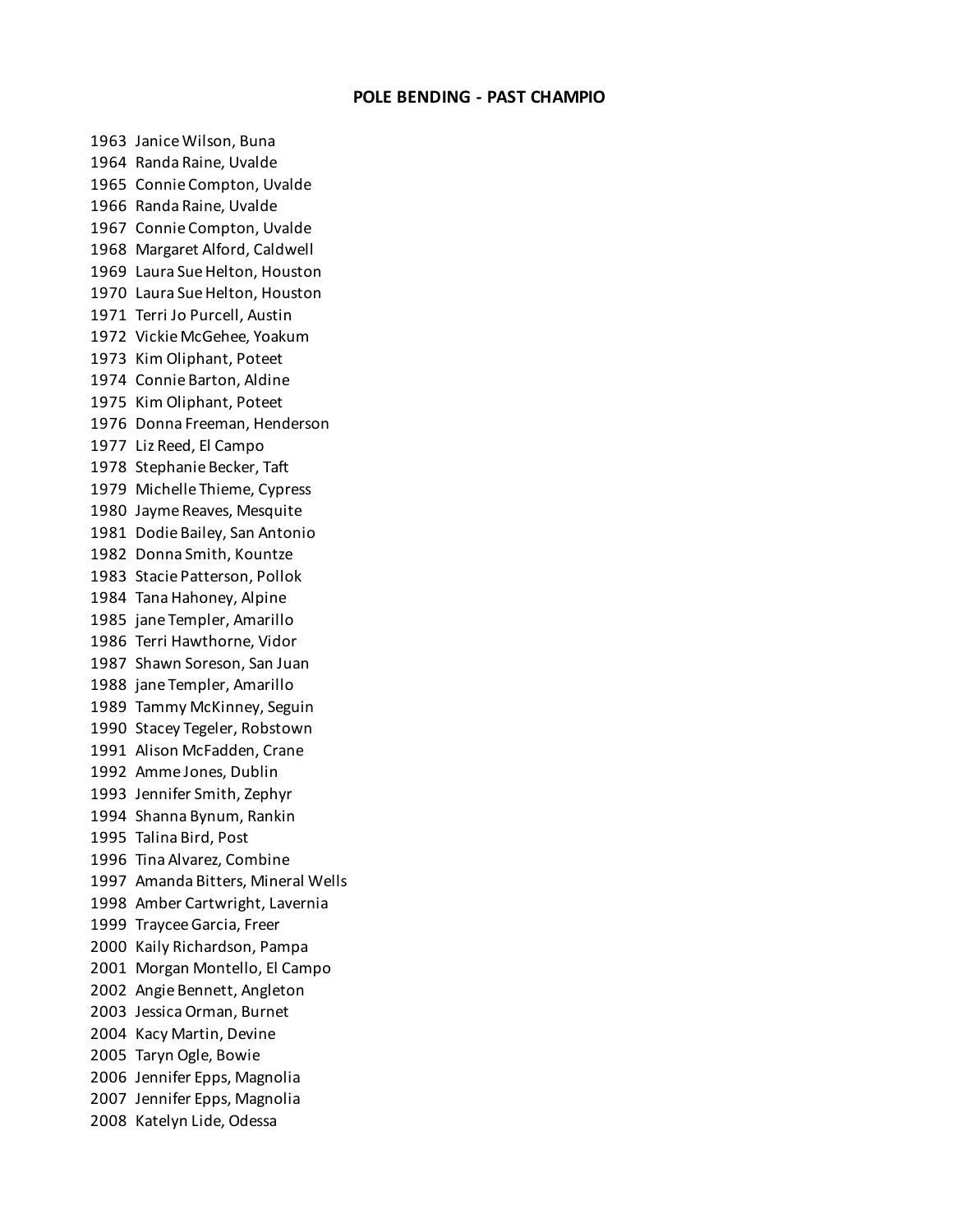- Lauren B'Oris, Tomball
- Meagan Ghormley, Bedias
- Skylar Ragan, Pattonville
- Skylar Ragan, Pattonville
- Raelee Self, Powderly
- Samantha Chick, Salado
- Avery Weatherman, Balmorhea
- Pamela Henderson, Streetman
- Reagan Davis, Alto
- Carly Staggs, Teague
- Reagan Davis, Alto
- Rylee Hardin, Newcastle
- Kiley Hargrave-Batten, Groveton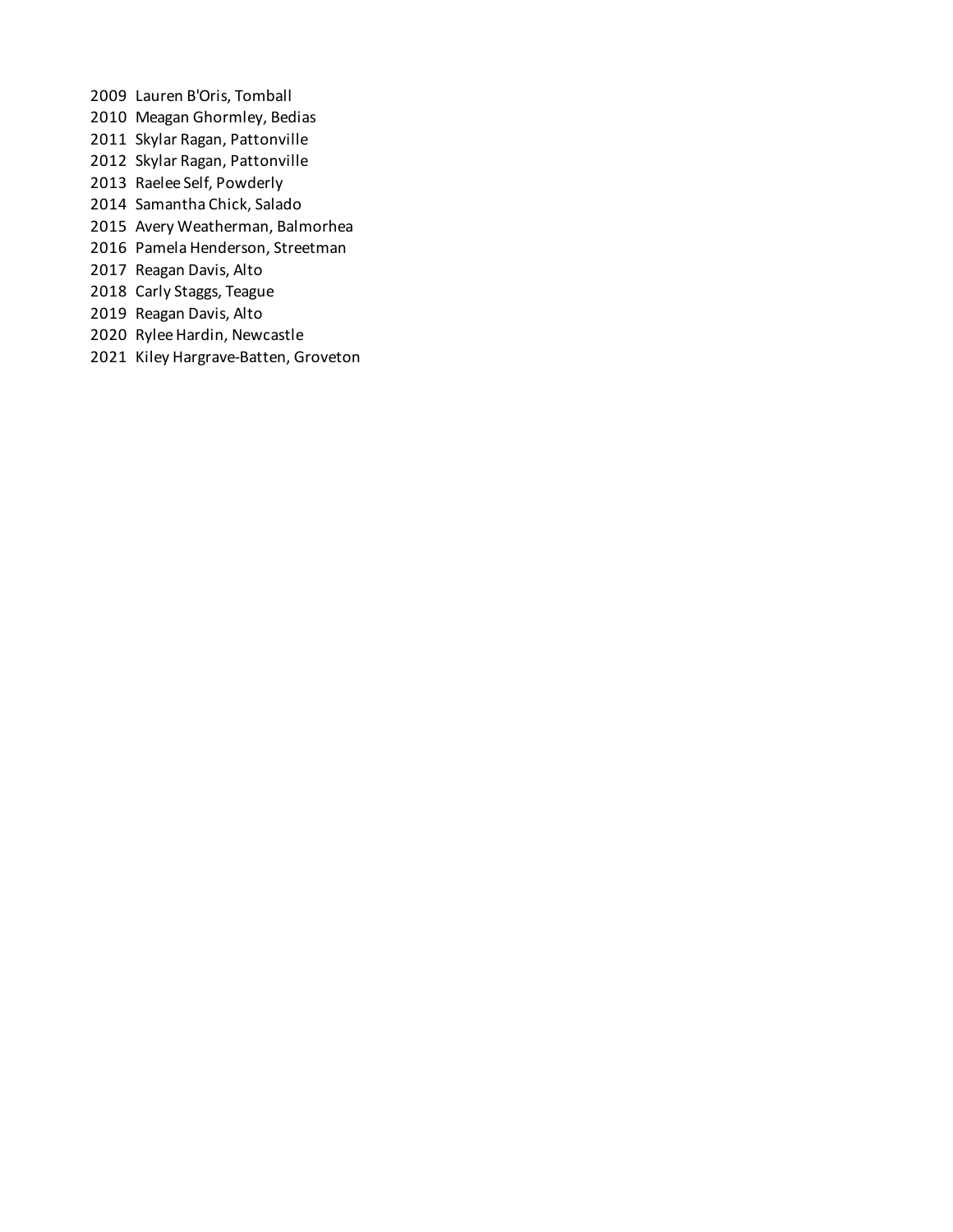## **CALF ROPING - PAST CHAMPION**

 Norris McGee, Raymondville Scooter Fries, Bandera Bob Thompson, Stinnet Sonny Sikes, Mexia Scooter Fries, Bandera Poochie Appelt, Hallettsville Marlin Stephenson, San Angelo Marvin Overstreet, Dallas Coy Beauchamp, Fort Worth Dale Carroll, Houston Newell Atkinson, Alice Lynn Turner, Gatesville Bobby McQueen, Austwell Billy Hutto, Cleveland Benton Wardlow, Del Rio Jerry Thames, Fresno Bill Martin, Granbury Jimmy Giesbert, LaGrange Phil Lyne, George West Stephen Thornton, Humble Johnny Middleton, Big Spring Glenn Schroeder, Brenham Perry Clark, Kingsville Leland Swinney, Tyler David McCafferty, Hockley Robert Hurt, Dilley Billy Teague, Crane David Graham, Elgin Clay Billings, Tarpley Gaylon Georges, Round Top Kirk Dillard, Orange Kirk Dillard, Orange David Bowen, Yoakum Coby Sonnier, New Gulf Joe Dan Grifin, Mansfield Gene Baker, Tuscola Cory Priest, Roanoke Robert Kelley, Eustace Victor Stuart, San Antonio Kevin Robert, Crandall Billy Bob Hutto, Cleveland Dan Weakley, Riviera Marty Yates, Corsicana Mark Weakly, Riviera Cody Ohl, Orchard Leddy Lewis, Snyder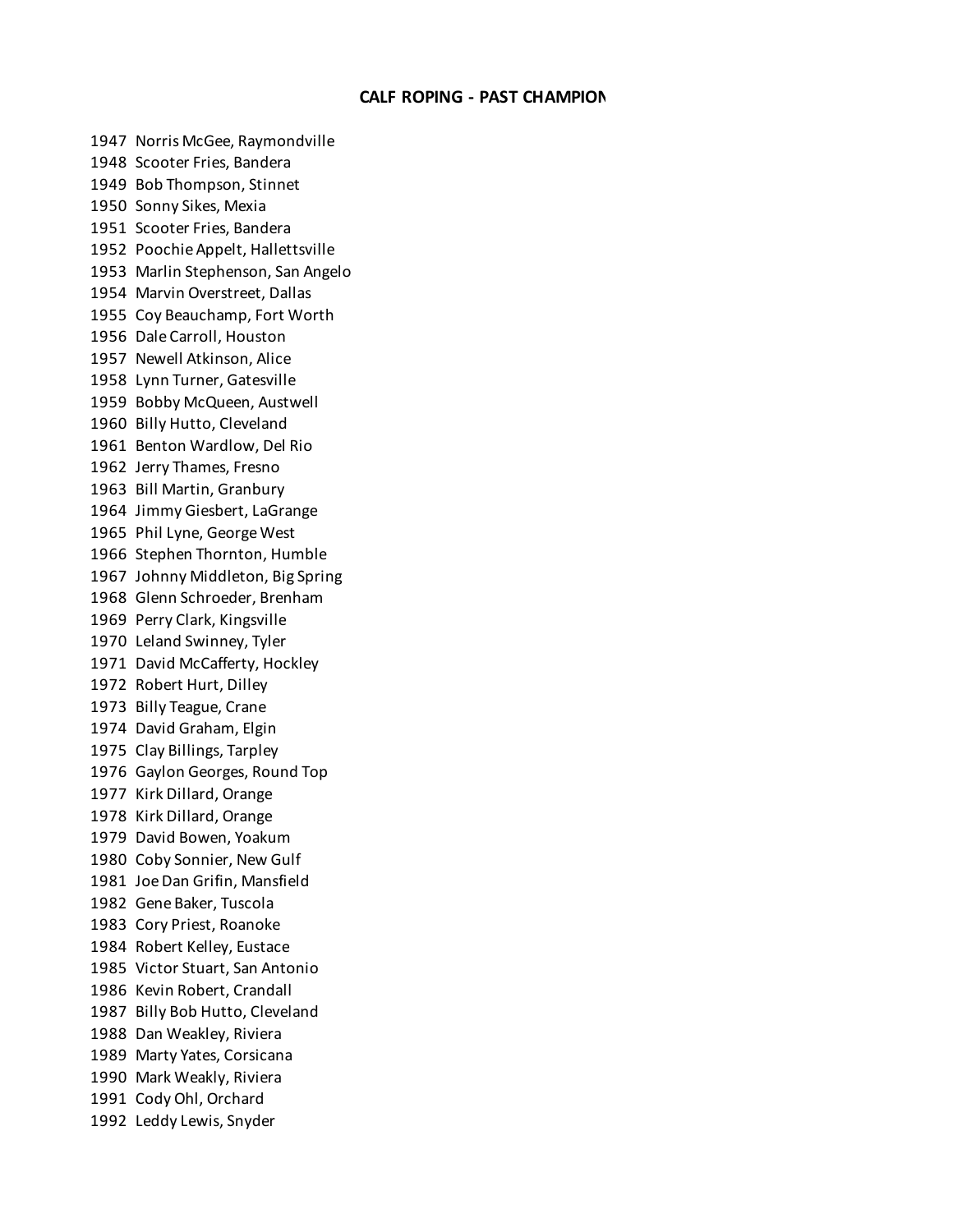Justin Maass, Giddings Jason Martin, Granbury Jay Schroeder, Brenham Ryan Rickels, Comanche Blake Huckabee, Shreveport, LA Tyler Senior, Arcola Joseph Gernentz, Mission Hank Cranek, Garwood Sterling Smith, Stephenville Jason Timmerman, New Braunsfel Jake Cooper, Monument, NM Tim Erickson, Guy Randall Carlisle, Lipan Tuf Cooper, Decatur Clif Cooper, Decatur Caleb Smidt, Yorktown Billy Bob Brown, Carbon Justus Whitcher, Athens Catfish Brown, Collinsville Blane Cox, Cameron Michael Perry, Bandera John Douch, Huntsville Chantz Webster, Dennis Cooper Mathews, Cleburne Ty Harris, San Angelo Shad Mayfield, Clovis NM Shad Mayfield, Clovis NM Connor Atkinson, Needville Koby Douch, Huntsville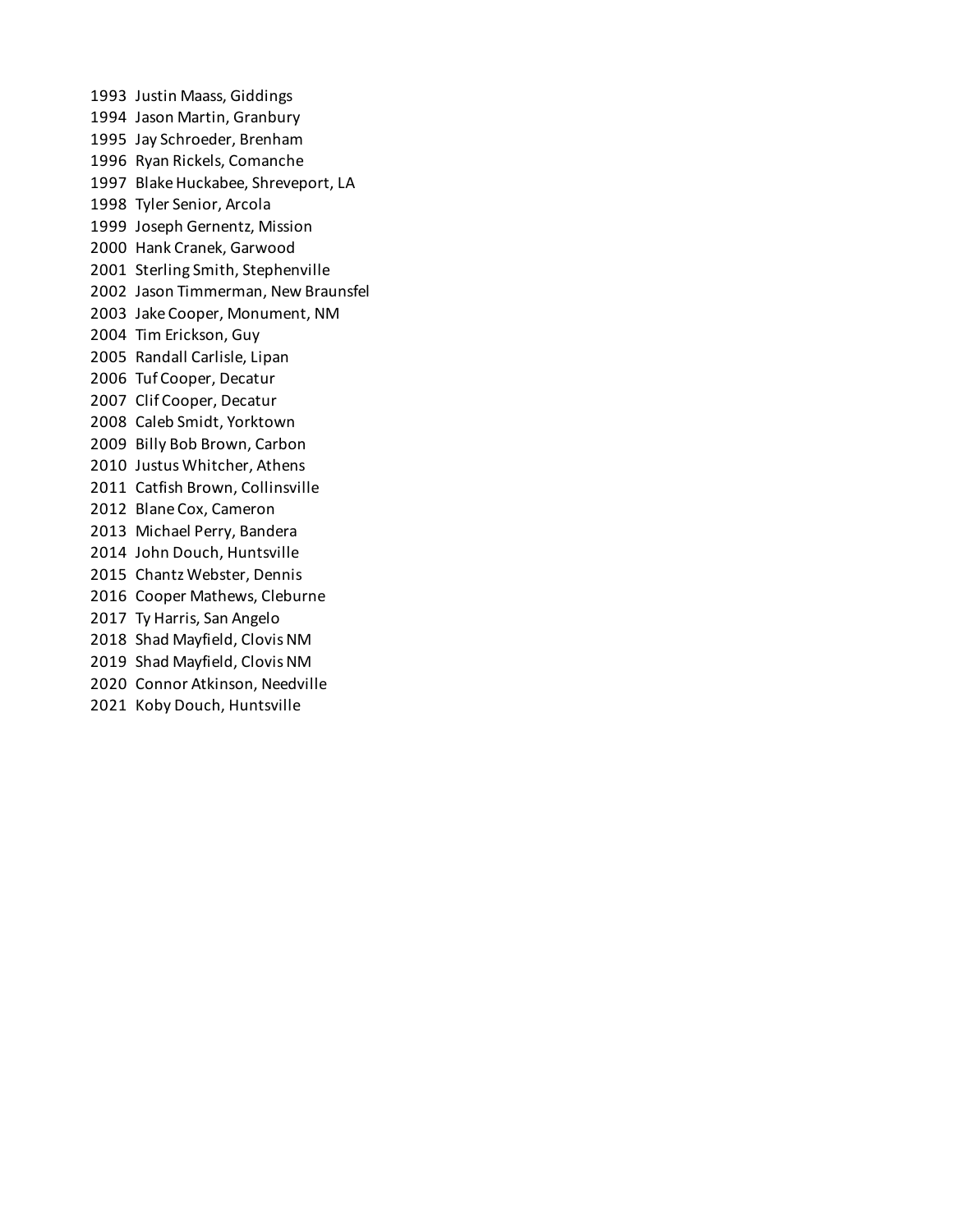# **GOAT TYING - PAST CHAMPION**

 Edie Hudson, Fort Worth Nancy Taylor, Fort Worth Candy Thoreson, Guuver Dianne Holloway, Justin Karen Davis, Fulsher Vicki Russell, San Antonio Phyllis Askey, Decatur Gwynn Wilson, Balch Springs Michelle Lee, Odessa Teresa Harp, Venus Jamie Watkins, Odessa Stacy Funk, Canyon Amy Barrett, Crowley Darby Latham, Itasca Jackie Parker, Weatherford Terri Allen, Pickton Aimee Medlock, Iola Shanna Sigler, Palmer Chasity Rickman, Hereford Angie Bradford, Bryan Manchie Light, Amarillo Amanda Kay, Joaquin Niki Hawkins, Crockett LeAnn Kay, Joaquin Josey Stubblefield, Huntington Brandy Denton, Bronte Jessi Goodson, Seguin Margaret Ann Jameson, Colorado City Brittney Lyles, Ivanhoe Nicole Lingo, Boling Mandi JO Fox, George West Ashley Moreau, Needville Casi Sharp, San Augustine Shelby Smith, Stephenville Jayci Miller, Ozona Cassie Harmon, Gatesville Phylli Black, Crawford, OK Deven Riggins, Weatherford Keely Weger, Mead Samantha Chick, Salado Loni Kay Lester, Gonzales Whitney Thurmond, Cedar Creek Mersadie Martin, Lufkin Kenna Hayes McNeill, Hobbs, NM Shyanne Bauerle, Jourdanton Brooke Krolczyk, Cypress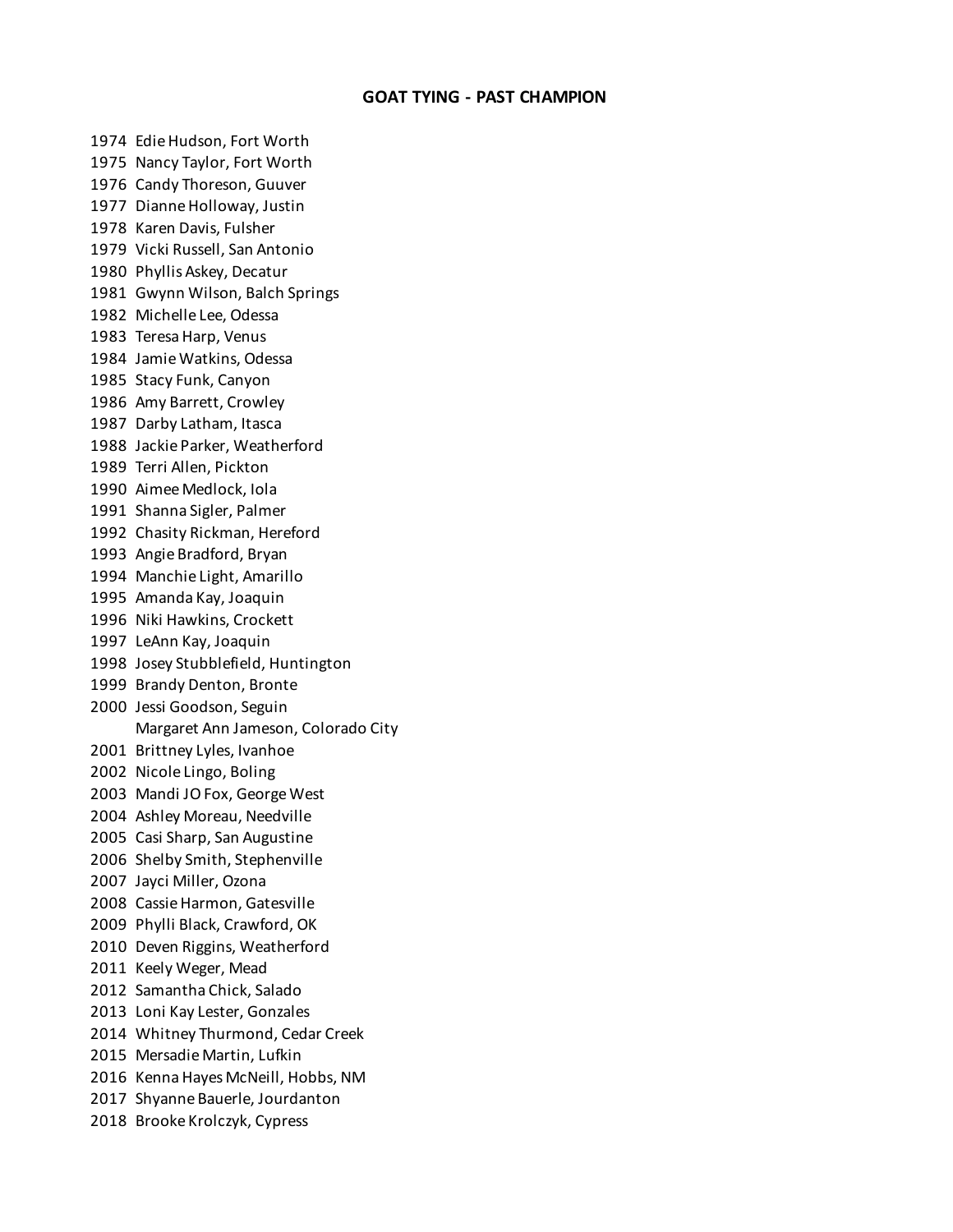Madalyn Richards, Hereford

Tylie McDonald, Bryan

Brooklyn Balch, Buckholts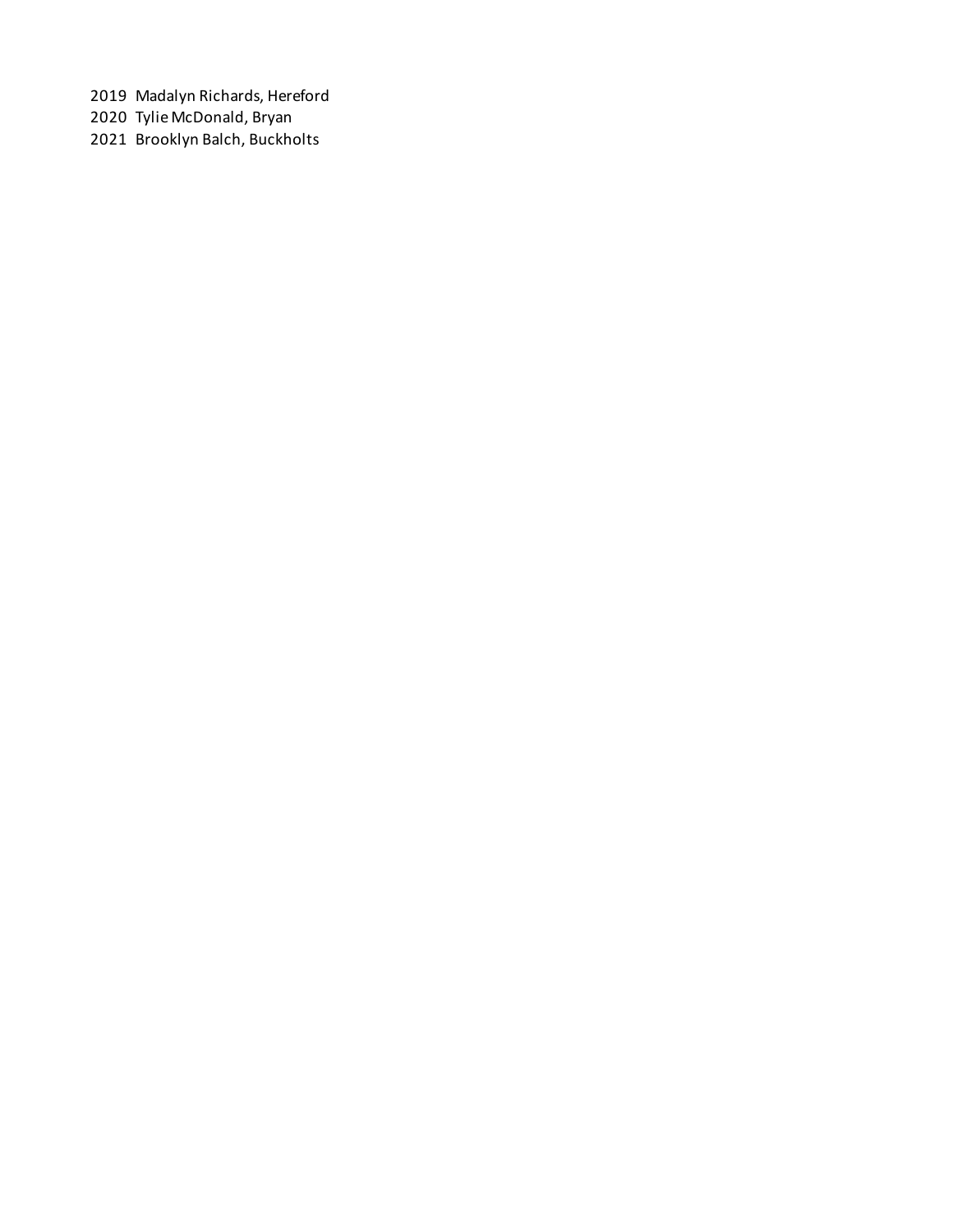## **STEER WRESTLING - PAST CHAMPI**

 Carl Bozka, Hallettsville Scooter Fries, Bandera Bugs Neil, San Antonio Frank Cole, Alvin Buddy Cockrell, Pampa Jack Burkholder, San Antonio Elmer McLeod, Corpus Christi Jerry Fleischmann, Baytown Wayne Peveto, Orange Jiggy Adams, Orange Pete Dorman, Orange Bubba Batey, Alvin Charlie Quinn, Dickinson Charlie Quinn, Dickinson Dan Fussell, San Augustine Wallace Hinson, Channelview Richard Clarke, Kingsville Monte Bell, Houston Jimmy Daniel, Baytown Bubba Munn, Houston David Egg, Edna Michael Bell, Houston Billy Fischer, Hamshire Tommy Schoreder, Beaumont Jim Jarnigan, Cypress Button Barron, Missouri City Steve Bland, Trent Byron Walker, Palmer David Armes, Gurver Tony Thompson, Burkburnett Jimmy Smith, Denton Reagan Hanna, Beaumont Steve Thompson, Tenaha J.T. Eckstrum, Conroe Kyle Thames, Katy Todd Stephan, El Campo Ross Helton, Keller Kevin Roberts, Crandall Jeff Underwood Russell Merchant, Madisonville Bryan Burleson, Fort Worth Dan Weakly, Riviera Craig Gentry, Dell City Dan Simpton, Del Rio Brian Plunk, Van Cody Odell, Como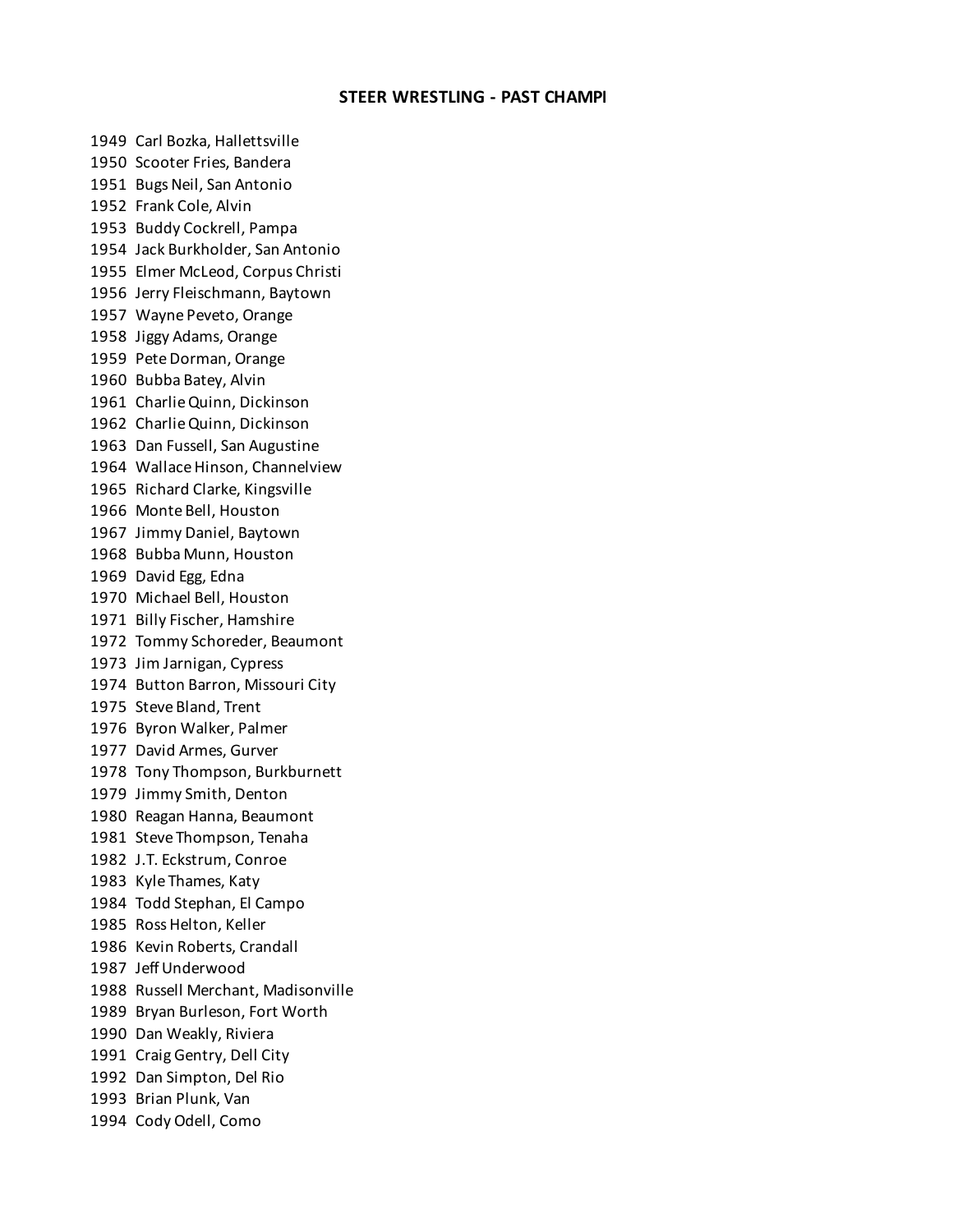Casey Callahan, Fredonia Ryan Brockenbush, Lexington Dusty Powell, Haslett Jimmy Stone, Emory CT Fox, Keller CT Fox, Keller Steven Catalani, San Antonio Clayton Hass, Terrell Kelly Cates, Dalhart Jake Baker, Stephenville Steven Crittenden, Red Oak Reagon Walker, Ennis Reagon Walker, Ennis C.J. Kerr, Paradise Kody Dollery, Caldwell Justus Whitcher, Athens Justin Shaffer, Hallsville Justin Shaffer, Hallsville Cade Goodman, Waelder Chase Wilson, Decatur Kayne Partin, Kosse Jay Terrell, Magnolia Clay Iselt, Lincoln Joe York, Huntsville Tanner Woodard, Iola Landris White, Angleton Colin Fox, Manvel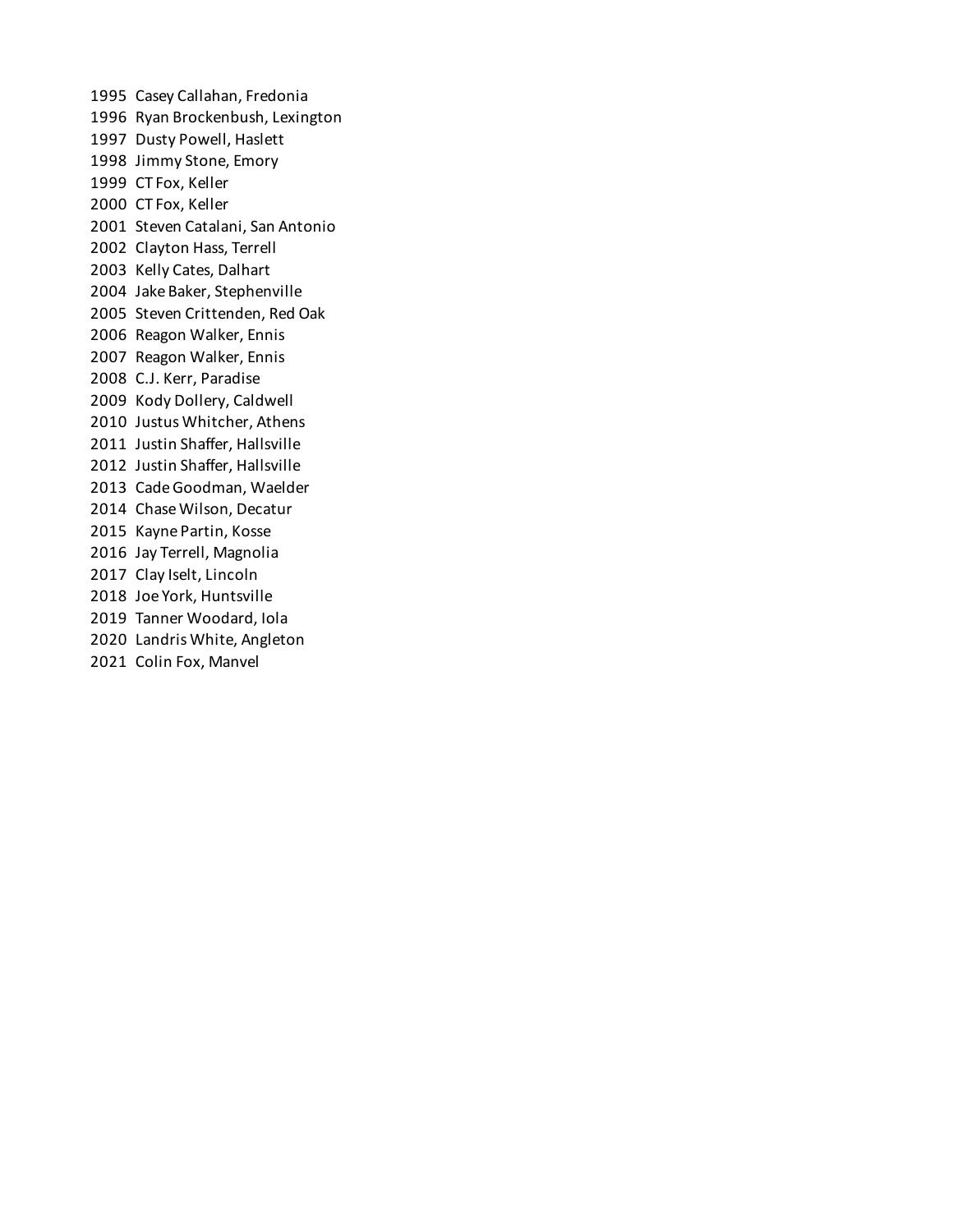### **BARREL RACING - PAST CHAMPIO**

 Nola Jane Coopender, Aransas Pass Mike Reid, Silverton Mickey Winslow, Magnolia Nathlyne Kendrick, Aldine Mickey Winslow, Magnolia Mickey Winslow, Magnolia Linda Mariott, Stamford Linda Mariott, Stamford Flossy Brandes, East Bernard Janeen Bohannon, Robstown Diane Fisher, Utopia Willie Gregson, Houston Karen Thurman, Bryan Pam Taylor, Blanco Mary Fuller, Kyle Connie Compton, Uvalde Linda Hegar, Houston Dawn Tripp, Houston Lynn McCauley, Cypress Margaret Alford, Caldwell Debbie Clark, Edna Karen Bennight, Bastrop Dede Dart, Big Foot Pam O'Neal, Atascosa Melissa Hightower, Hockley Becky Combs, Bryan Janice Townsend, Atascosa Stephanie Becker, Taft Corley Ann Copps, Dilley Leigh Ann Allen, El Campo Dodie Bailey, San Antonio Traci Teutsch, Bay City Glenda Wiseman, Cypress Karen Stevens, Fredonia Traci Holden, Uvalde Pam Schuessler, Mason Brenda Jones, Bowie Kimbra Pierce, Miami Mitzi Mayes, Manor Becky Chance, Silsbee Jamie Bean, Ft. Hancock Lorissa Edmonson, Roby Shae Lynn Hooks, Bridge City Mary Peril, Mountain Home Jennifer Smith, Zephyr Heather Hutto, Del Rio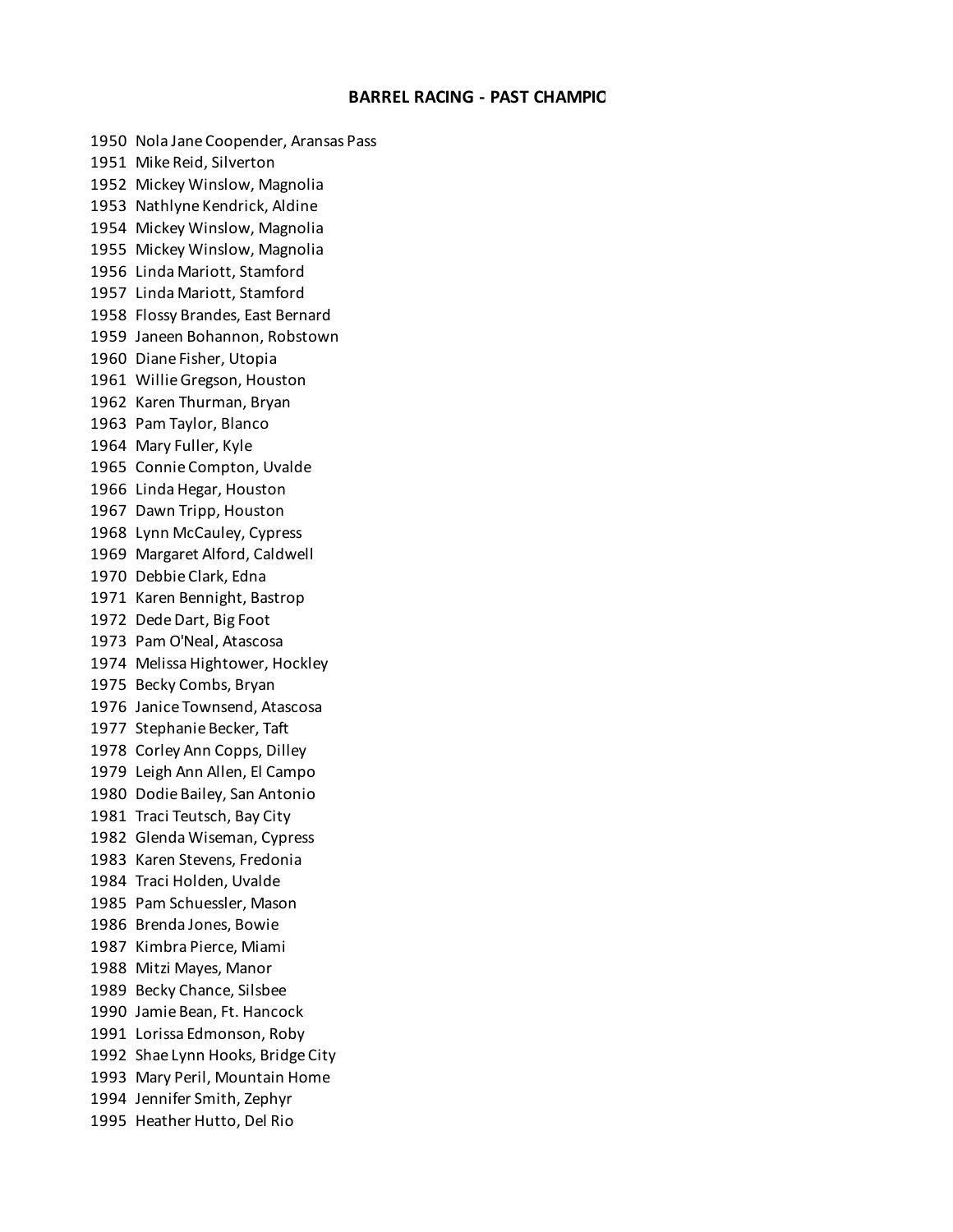Stoni Brooke Riggan, Snyder Terra Kay Bynum, Snyder Shayna Boyles, Junction Denise Adams, Lufkin Darcy Beyer, Victoria Brooke Catalani, San Antonio Brittney Pozzi, Victoria Lacy Hollabaugh, Stephenville Jordan Peterson, Chilton Whitney Gibson, Kolgore Brenna Byler, Bellville Lacey Harris, Amarillo Laci Harris, Marquez Kristin Shoppa, Decatur Chelsea Lind, Edinburg Hailey Kinsel, Cotulla Jackie Ganter, Abilene Sidney Gibson, Pipe Creek Tillar Murray, Fort Worth Lindsey McLeod, Whitesboro Ava Antolik, Georgetown Holly Wright, Canadian Shelby Espenson, Hart Bradi Good, Midland Bradi Good, Abilene Alli Cadwallader, Huntsville Jada Trosper, Ponder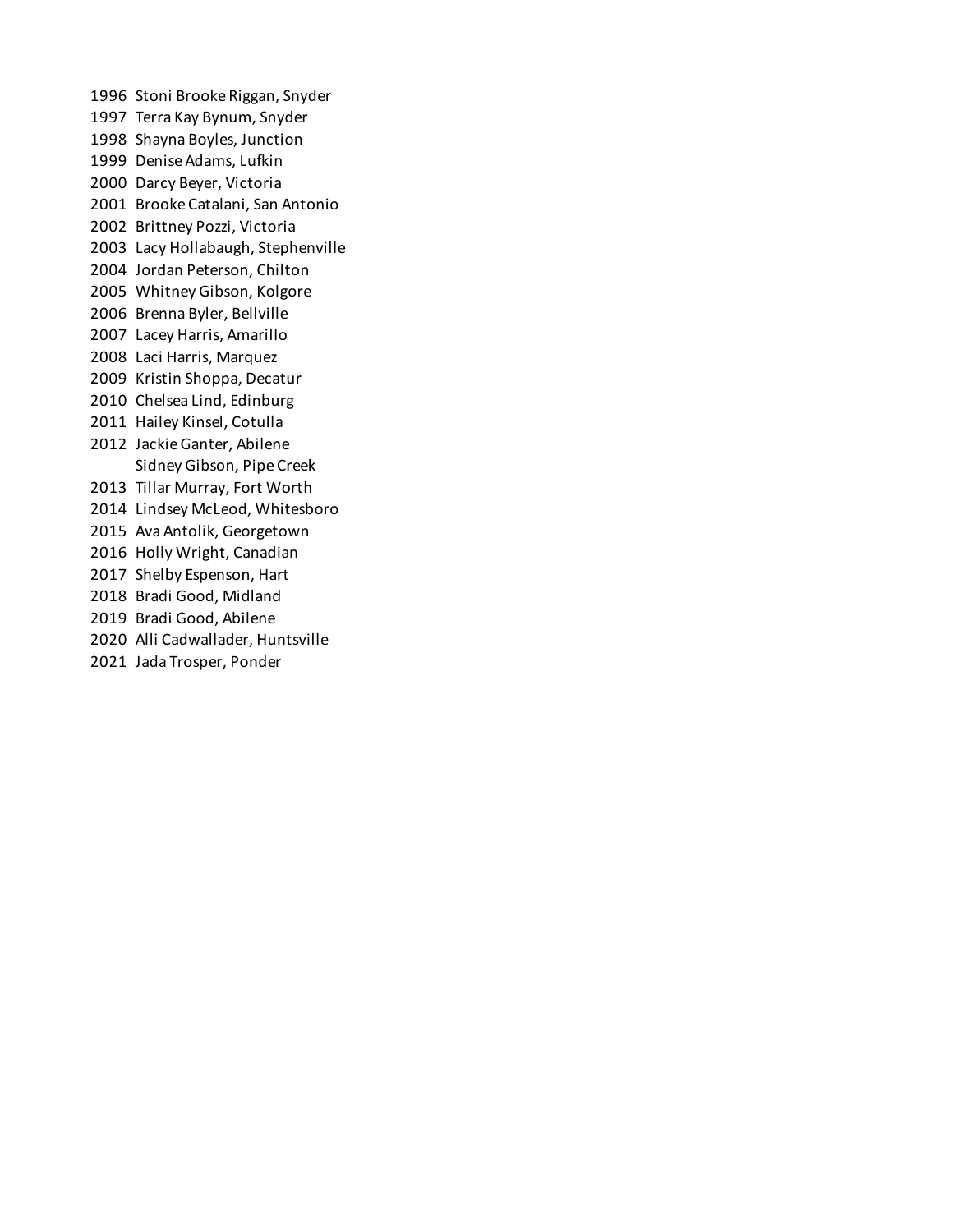## **BULL RIDING - PAST CHAMPION**

 Johnny Lesikar, Victoria Johnny Kallus, Hallettsville Tommy Clevenger, Highlands Jack Beasley, Freeport Gene Lyda, Helotes Tommy Brent, Galena Park Tex Williams, El Campo Perry Lee, Wichita Falls Don Carter, Celina Billy Van Winkle, Splendora Mikey Watson, Joshua David Warren, Fort Worth Mike Harbor, Fort Worth Nicky Wheeler, Tyler Pat Luton, Bastrop Al Zimmerman, Fort Worth Lane Foltyn, El Campo Gary McCain, Odessa Jim Pat Renick, Lredo Jim Gay, Mesquite Todd Watkins, Odessa Tiger Barker, Bay City Adam Brewster, Snyder Garrett Rieger, West Joey Hubbard, Charlotte Mike Strickland, Vernon Greg Vance, Cleveland Dax Lackey, Boerne Adam Carillo, El Paso Gilbert Carillo, El Paso Scooter Hamilton, Bowie Lane Barber, Kolgore Jay Ross Bryant, Comanche Toby Clower, Fort Worth Jeremiah Wilder, Seagoville Chad Eubank, Cleburne Robbie Walters, Plano Rowdy Thomas, Fritch Cody Ackel, Hamshire Jake Mann, Needvcille Koby Adcock, Holland Cody Neuimeier, Canton Clayton Williams, Carthage Zach Phillips, Ennis Harve Stewart, Stephenville Colby Scallions, Itasca